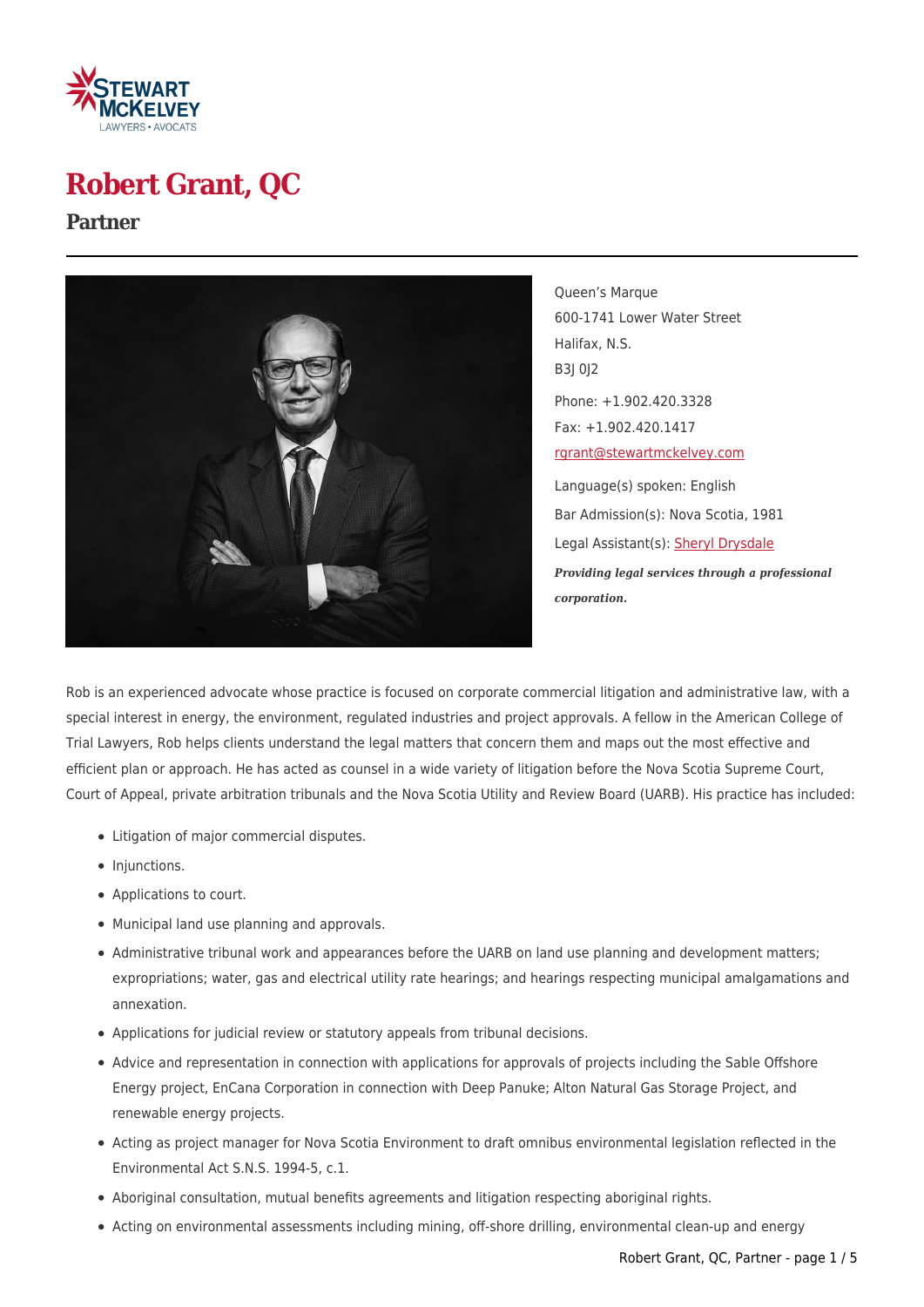

projects.

- Aquaculture and forestry projects.
- Representation in expropriation matters both on behalf of either expropriating authorities or claimants.
- Advice and representation concerning regulation of automobile insurance including appearances before the Nova Scotia and New Brunswick regulators and appeals.

## **Practice Areas**

Aboriginal Rights Construction Energy Environmental & Natural Resources Health Infrastructure Litigation & Alternative Dispute Resolution Maritime & Transportation Municipal Professional Regulation & Misconduct Real Property

## **Education & Career**

#### **Education**

Dalhousie University, LL.B., 1980 Oxford University, B.A. (jurisprudence), 1979 (Rhodes Scholar, Maritimes Region, 1977) Harvard College, A.B. (magna cum laude), 1977

### **Activities**

Member, Canadian Bar Association Member, Partnership Board, Stewart McKelvey Fellow, American College of Trial Lawyers, 2009 Director, Urban Development Institute, 2004-present Chairman, Halifax Grammar School, 2009-2012 Nova Scotia Round Table on Environmental and Sustainable Prosperity, 2007-present Director, Halifax City Soccer Club, 1996-2009; chair, 2005-2009 Life member, Halifax City Soccer Club Trustee, IWK Health Centre Foundation, 1996-1998 Honourary trustee, IWK Health Centre Foundation, 1998 Secretary, Rhodes Scholarship Selection Committee, Canadian Rhodes Scholars Foundation, Maritimes Region, 1989-2004 Trustee, Canadian Rhodes Scholars Foundation, 1989-2002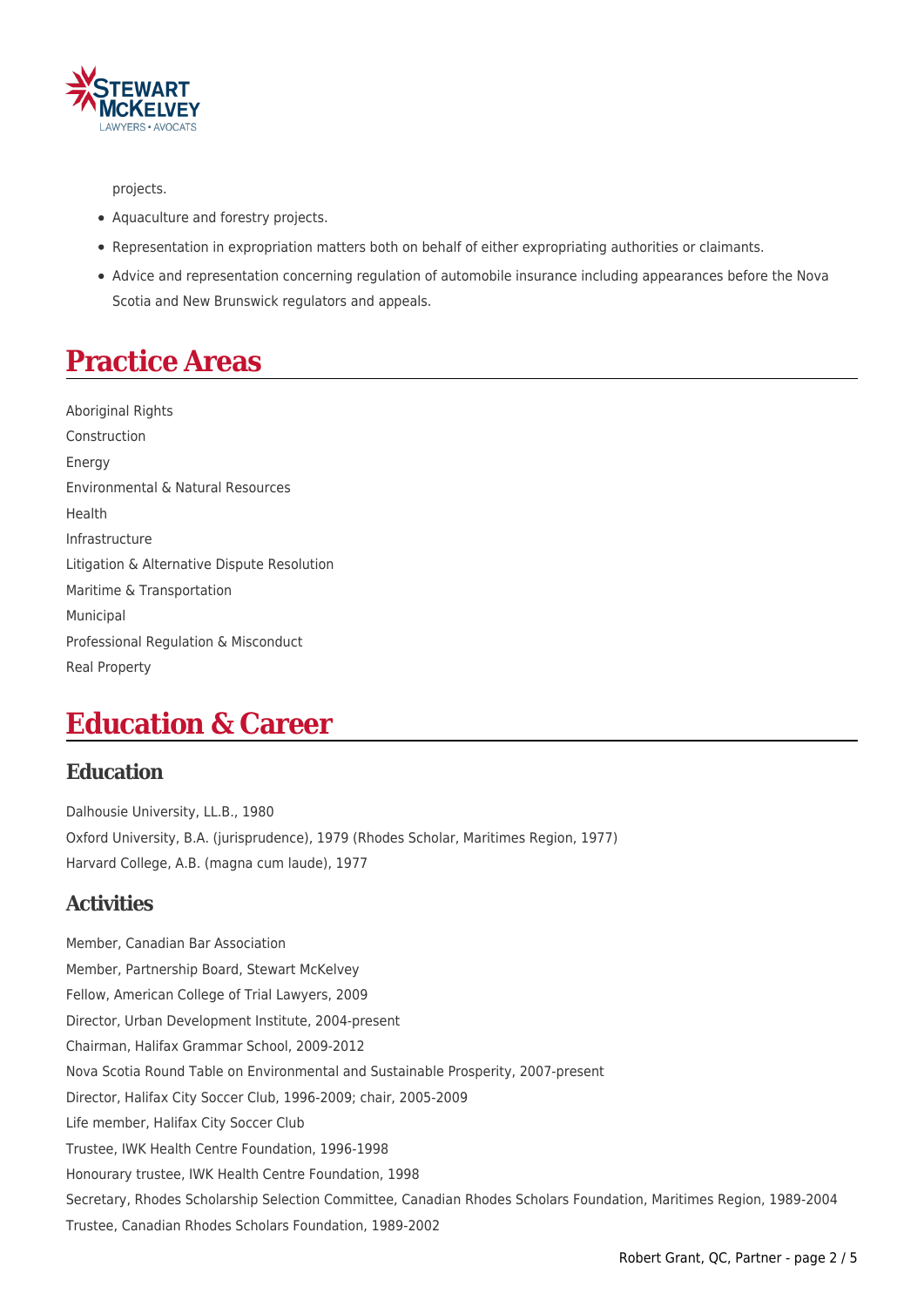

#### **Accolades**

Chambers and Partners Canada 2022, Litigation: General Commercial – Atlantic Canada, Band 1 lawyer Best Lawyers 2021 Energy Regulatory Law "Lawyer of the Year" in Halifax Chambers and Partners, Litigation: General Commercial – Atlantic Canada, Band 1 lawyer Best Lawyers 2020 Natural Resources Law "Lawyer of the Year" in Halifax Queen's Counsel, 1998 Best Lawyers 2019 Corporate and Commercial Litigation "Lawyer of the Year" in Halifax Best Lawyers 2017 Energy Regulatory Law "Lawyer of the Year" in Halifax Best Lawyers 2016 Bet-the-Company Litigation "Lawyer of the Year" in Halifax Best Lawyers 2014 Natural Resources Law "Lawyer of the Year" in Halifax Best Lawyers 2012 Energy Regulatory Law "Lawyer of the Year" in Halifax Best Lawyers: Bet-the-Company Litigation, 2006, 2008-2022 Best Lawyers: Corporate and Commercial Litigation, 2006, 2008-2022 Best Lawyers: Energy Regulatory Law, 2006, 2008-2022 Best Lawyers: Environmental Law, 2006, 2008-2022 Best Lawyers: Natural Resources Law, 2006, 2008-2022 2008, 2009 and 2012, Member, Lexpert/American Lawyer Media's Guide to the Leading 500 Lawyers Who's Who Legal: Global 2021 (Environment) Who's Who Legal: Canada 2012, 2014-2016 – 2021 (Environment) Benchmark Canada, local litigation star (General Commercial, Energy), 2022 Benchmark Canada, local litigation star (General Commercial, Energy and Natural Resources) 2012-2014, 2017-2021 Lexpert rating: Litigation – Directors' & Officers' Liability, 2010 – 2008, 2012 – 2022 Lexpert rating: Energy (Electricity), 2010 – 2012, 2014 – 2022 Lexpert rating: Energy (Oil & Gas), 2008 – 2022 Lexpert rating: Litigation – Commercial Insurance, 2013 – 2022 Lexpert rating: Litigation – Corporate Commercial, 2008 – 2012, 2014 – 2022 Lexpert rating: Environmental Law, 2010 – 2012, 2014 – 2017, 2020 Lexpert rating: Property Development, 2012 – 2017 Martindale-Hubbell rating: BV Distinguished®

## **Publications**

Standard of Review in Practice since Dunsmuir – Panelist, Canadian Bar Association: Mid-Winter Conference, February 2014

Regulatory Issues concerning Encana's Deep Panuke Project (2007) 30 Dal. L.J. 423

Potential for Performance-Based Regulation in the Canadian Offshore Oil and Gas Industry (with Will Moreira and David Henley) (2006) 44 Alta. L.Rev. 1

Drainage Issues in the Atlantic Canada Offshore Petroleum Industry (with Richard A. Neufeld) 2001 24 Dal. L.J. 127)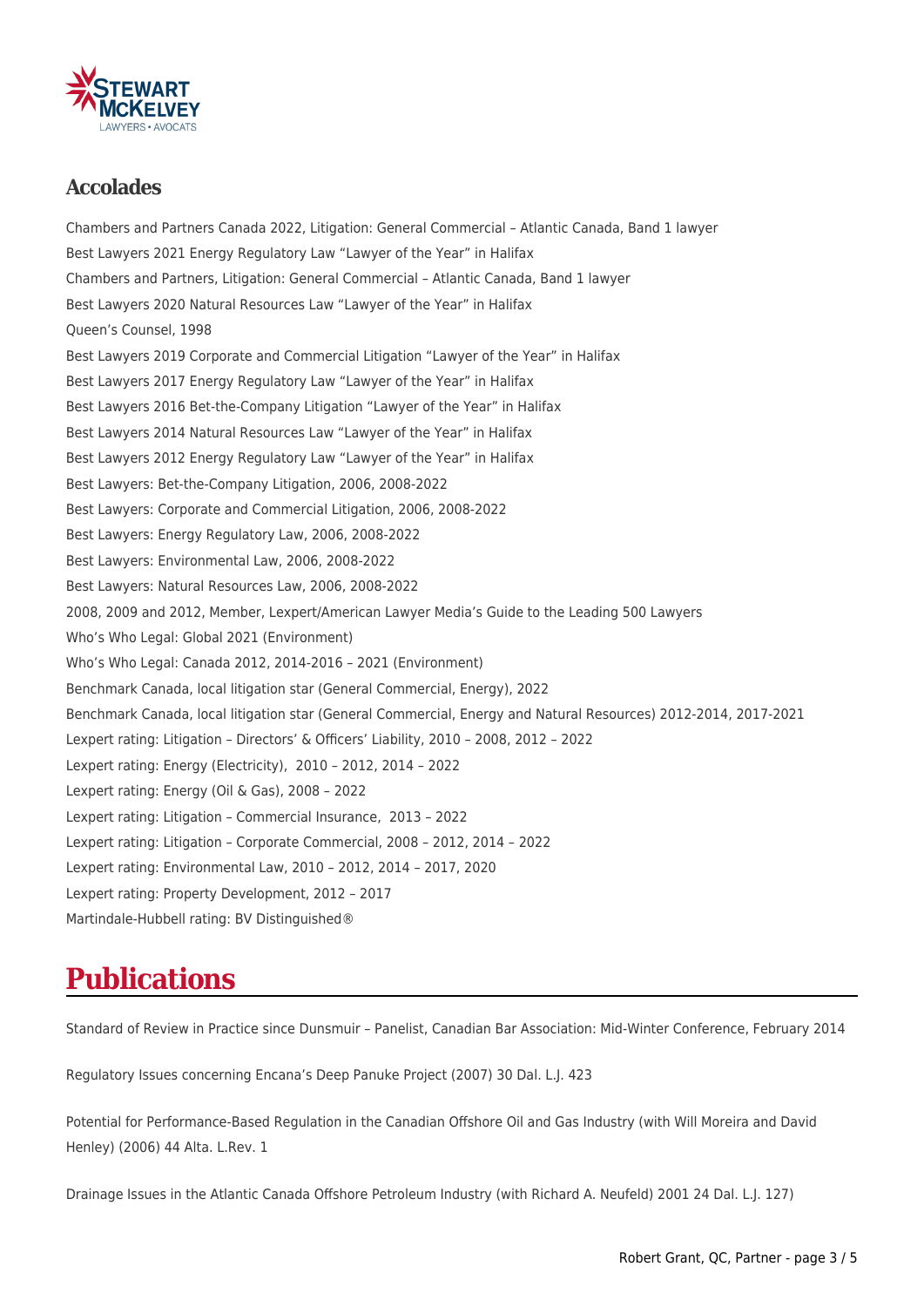

Remedies for Contaminated Property, Prepared for Interconnections & Complexities of Environmental Law, A joint presentation of the Continuing Legal Education Society of Nova Scotia and Dalhousie Law School January 28, 2000

Emerging Issues in East Coast Oil and Gas Development, Presentation before the Lessons from Frontier Regions Conference, St. John's, Newfoundland, October 1998

Co-author of Chapter on Nova Scotia in Contaminated Property in Canada, Carswell, 1996

Introduction to Environmental Law, Presentation to the Institute of Chartered Accountants of Nova Scotia, Professional Development Program, November 1994

Insurance Coverage for Environmental Risks, Canadian Institute, April 1994

Environmental Assessments, Canadian Institute, April 1994

Environmental Liability, Canadian Insurance Claims Managers Association, April 1994

Environmental Law in the Construction Context, Technical University of Nova Scotia, December 1993

Environmental Approvals in Nova Scotia, Canadian Institute, April 1993

Achieving Environmental Protection: An Industry Perspective, Canadian Bar Association Annual Meeting, Administrative/Environmental Law Section, 1992

Insurance Coverage for Underground and Above Ground Storage Tanks, Canadian Institute, June 1992

Waste Approvals in Atlantic Canada, Canadian Institute, June 1992

Contributor, Environmental Offences in Nova Scotia (Nova Scotia Department of the Environment), May 1992

Provincial Regulatory Procedures in Atlantic Canada, Symposium on Canadian Environmental Regulations and Issues in the Shore Zone convened by the Canadian Coastal Science and Engineering Association, October 1991

The Environmental Approval Process in Nova Scotia, Canadian Institute, October 1990

Judicial Review by the Nova Scotia Supreme Court of Administrative Tribunals, Continuing Legal Education, April 1990

Policy Limits and Claims over Policy Limits, Continuing Legal Education, March 1986

## **Presentations**

Parttime Faculty, Dalhousie Law School, 1985 – 1989